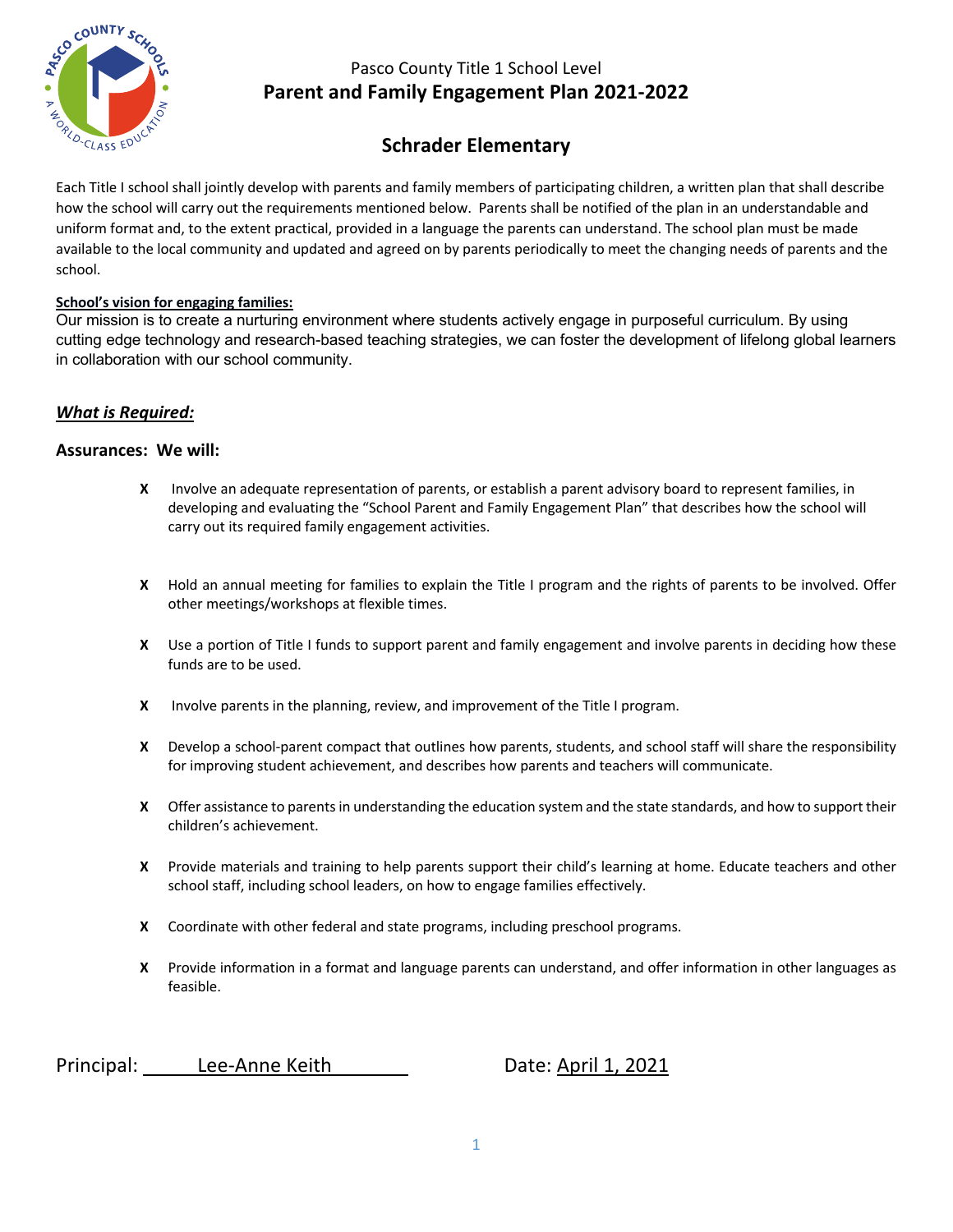### **Schrader Elementary**

## **EVERY TITLE I SCHOOL IN PASCO COUNTY WILL:**

**1. Involve parents in the planning, review, and improvement of their Comprehensive Needs Assessment and Title I program. The school will jointly develop and evaluate the Parent & Family Engagement plan with an adequate representation of parents**.

| Describe the method in which<br>parents were involved                                                            | The school advisory council, which is comprised of parents, teachers and community partners began to<br>discuss the Comprehensive Needs Assessment and the Title I program beginning at our first SAC meeting in<br>September. Each month, sections of the Title I plan and School Success Plan is discussed and thoroughly<br>explained to the council. Trainings and/or workshops of learning are conducted to build the parents and<br>community knowledge through the monthly SAC meetings. During our March SAC meeting, the PFEP plan,<br>home-school compact and the parent friendly involvement plan was reviewed. Open discussion for each<br>document occurred, gathering feedback and suggestions for the upcoming school year. |                                                                           |  |  |
|------------------------------------------------------------------------------------------------------------------|--------------------------------------------------------------------------------------------------------------------------------------------------------------------------------------------------------------------------------------------------------------------------------------------------------------------------------------------------------------------------------------------------------------------------------------------------------------------------------------------------------------------------------------------------------------------------------------------------------------------------------------------------------------------------------------------------------------------------------------------|---------------------------------------------------------------------------|--|--|
| Date of meeting to gather<br>parent input for Comprehensive<br><b>Needs Assessment</b>                           | September 28, 2020.<br>October 26, 2020<br>November 30, 2020<br>December 14, 2020                                                                                                                                                                                                                                                                                                                                                                                                                                                                                                                                                                                                                                                          | January 25, 2021<br>February 22, 2021<br>March 29, 2021<br>April 26, 2021 |  |  |
| Date of meeting to gather<br>parent input for this Title I<br><b>Parent and Family Engagement</b><br><b>Plan</b> | Monday, March 29, 2021                                                                                                                                                                                                                                                                                                                                                                                                                                                                                                                                                                                                                                                                                                                     |                                                                           |  |  |

*\*Evidence of the input gathered and how it was/will be used should uploaded to Title I Crate.*

**2. Develop a school-home compact that outlines how parents, students, and school staff will share the responsibility for improving student achievement and describes how parents & teachers will communicate**.

| How were parents invited to develop or<br>revise the compact?                                         | Schrader families were invited via an invitation on our social media page (Facebook) and the<br>meeting was posted on our school's marquee. Once parents expressed interest in attending our<br>meeting via zoom, our parent involvement assistant sent the invite to zoom to their email.<br>During the SAC meeting, administration reviewed all documents. An open discussion occurred<br>that included recommendations for the compact, the parent friendly involvement plan and the<br>PFEP. All recommendations were noted in the meeting's minutes. |
|-------------------------------------------------------------------------------------------------------|-----------------------------------------------------------------------------------------------------------------------------------------------------------------------------------------------------------------------------------------------------------------------------------------------------------------------------------------------------------------------------------------------------------------------------------------------------------------------------------------------------------------------------------------------------------|
| Date of parent meeting to develop or revise<br>the compact                                            | Monday, March 29, 2021                                                                                                                                                                                                                                                                                                                                                                                                                                                                                                                                    |
| What communication methods will be used<br>between teachers & parents as well as<br>school & parents? | During the annual open house event, a general Title I meeting was held<br>before parents visit classrooms. Information regarding Title I programs,<br>behavioral expectations, SuP at a Glance and curriculum and academic                                                                                                                                                                                                                                                                                                                                |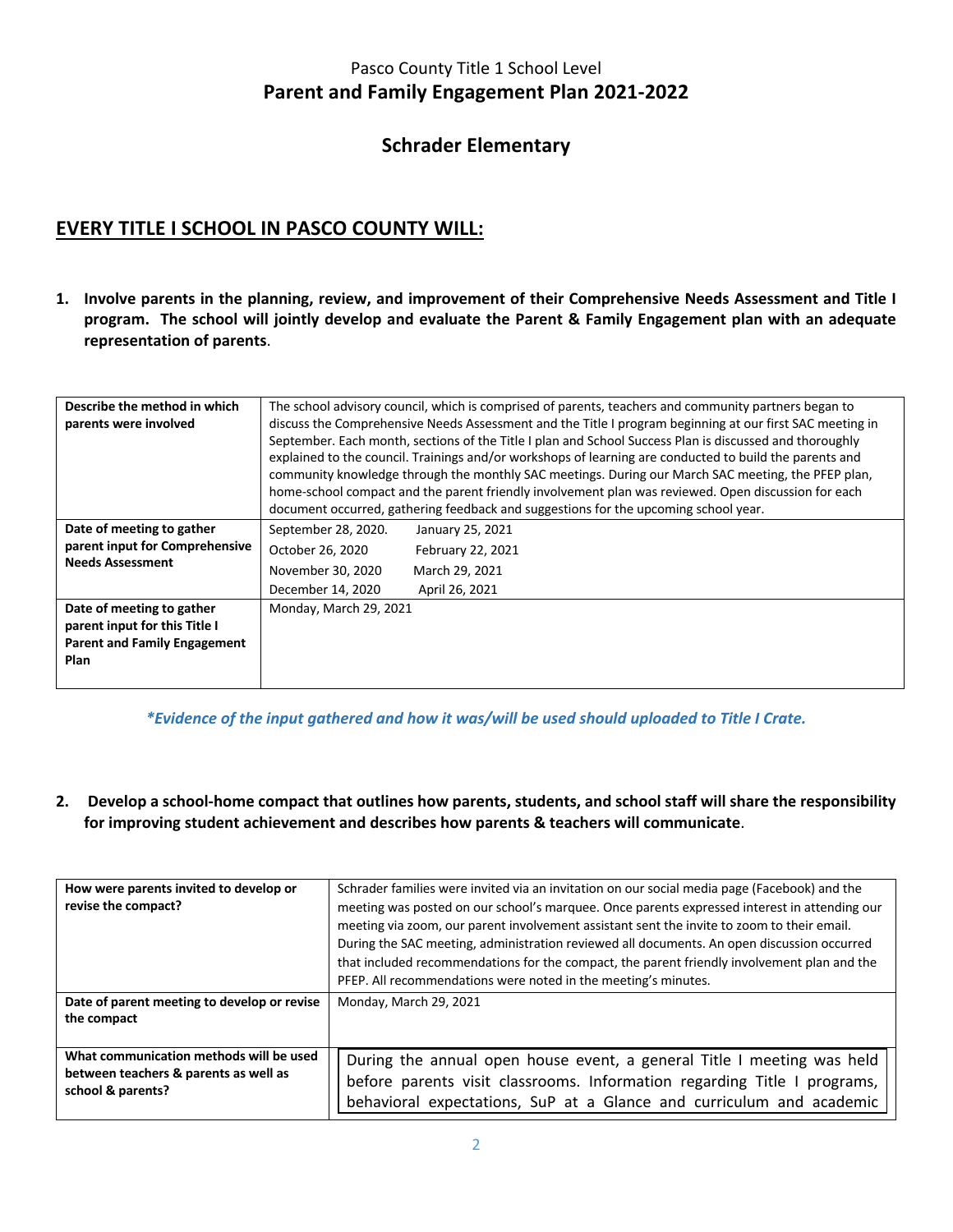### **Schrader Elementary**

|                                                                                                                        | assessments will be presented. Parents also received information regarding<br>opportunities for involvement, decision-making for their child and home-<br>school communication procedures. Communication includes: Quarterly<br>Academic Newsletters, Grade level behavior management plans, Remind 101<br>text messages, Class Dojo messages, SES Facebook, SES Twitter, school<br>marquee, event fliers, parent conferences (Face to face and via Zoom),<br>School-Connect Recorded phone messages.                                                                                                                                                                                                                                                                     |
|------------------------------------------------------------------------------------------------------------------------|---------------------------------------------------------------------------------------------------------------------------------------------------------------------------------------------------------------------------------------------------------------------------------------------------------------------------------------------------------------------------------------------------------------------------------------------------------------------------------------------------------------------------------------------------------------------------------------------------------------------------------------------------------------------------------------------------------------------------------------------------------------------------|
| Elementary schools are required to hold at<br>least one face to face conference with<br>parents. Explain your process? | Due to Covid restrictions, our annual Open House was via Zoom. At our annual<br>Open House (Back to School Night), each parent has the opportunity to sign up<br>for a conference time via Sign-Up genius. Those that did not sign up, the<br>teachers will send home invitations for fall conferences, as well as spring<br>conferences. If Covid restrictions are lifted, all parent conferences will resume<br>face to face. Teachers maintain a parent communication log, which will also<br>include phone or Zoom conferences. When parents request conferences, our<br>teachers accommodate their wishes within 3 days of the request.<br>Administration, Guidance and Instructional Coaches all participate in student<br>conferences with the classroom teachers. |

#### *\*A parent signed copy of the compact should be uploaded to Title I Crate as evidence of implementation.*

#### *\*Evidence of the input should be uploaded to Title I Crate.*

#### **3. Hold an annual meeting for families to explain the Title I program and the rights of parents to be involved.**

| What information is<br>provided at the<br>meeting?<br>How are parents<br>notified of the<br>meeting? | Due to Covid restrictions, our 20/21 Open House was conducted online. Our annual Title I<br>meeting was held during the opening session of our annual/virtual Open House. Administration<br>showed the district's Title I PowToon which discusses the Title I program and funding. The<br>principal shared the curriculum and instructional plan for the school year. After the general<br>meeting, parents then logged into their child's classroom teacher's Zoom. During this Zoom, they<br>received specific information regarding curriculum and assessment plans from the teachers.<br>Parents also reviewed the school's SuP at a Glance and discussed the Home and School Compact.<br>Sign in sheets were collected (list of attendees) and a packet of the information presented was<br>sent home to parents unable to attend the meeting the following day. Parent compacts that were<br>not signed following Open House, were reviewed during parent conferences throughout the<br>school year. Parents received an invitation for Open House in their child's First Day of School<br>packets, a flier was sent home closer to the date of the event, a marquee message displayed the<br>event information, event description is placed on Facebook and Twitter and a School Connects<br>message was sent to all families via the automated phone system, School Messenger. IF Covid<br>restrictions are lifted, the annual Open House will contain the above areas, but will be hold face<br>to face, on our campus. |
|------------------------------------------------------------------------------------------------------|----------------------------------------------------------------------------------------------------------------------------------------------------------------------------------------------------------------------------------------------------------------------------------------------------------------------------------------------------------------------------------------------------------------------------------------------------------------------------------------------------------------------------------------------------------------------------------------------------------------------------------------------------------------------------------------------------------------------------------------------------------------------------------------------------------------------------------------------------------------------------------------------------------------------------------------------------------------------------------------------------------------------------------------------------------------------------------------------------------------------------------------------------------------------------------------------------------------------------------------------------------------------------------------------------------------------------------------------------------------------------------------------------------------------------------------------------------------------------------------------------------------------------------|
| <b>Tentative date and</b>                                                                            | In conjunction with the regional schools, our annual open house is planned to be on a date that                                                                                                                                                                                                                                                                                                                                                                                                                                                                                                                                                                                                                                                                                                                                                                                                                                                                                                                                                                                                                                                                                                                                                                                                                                                                                                                                                                                                                                  |
| time(s)<br>of the Annual Title I<br><b>Meeting and steps</b>                                         | is different from all regional schools to accommodate families that have multiple students in<br>multiple area schools.                                                                                                                                                                                                                                                                                                                                                                                                                                                                                                                                                                                                                                                                                                                                                                                                                                                                                                                                                                                                                                                                                                                                                                                                                                                                                                                                                                                                          |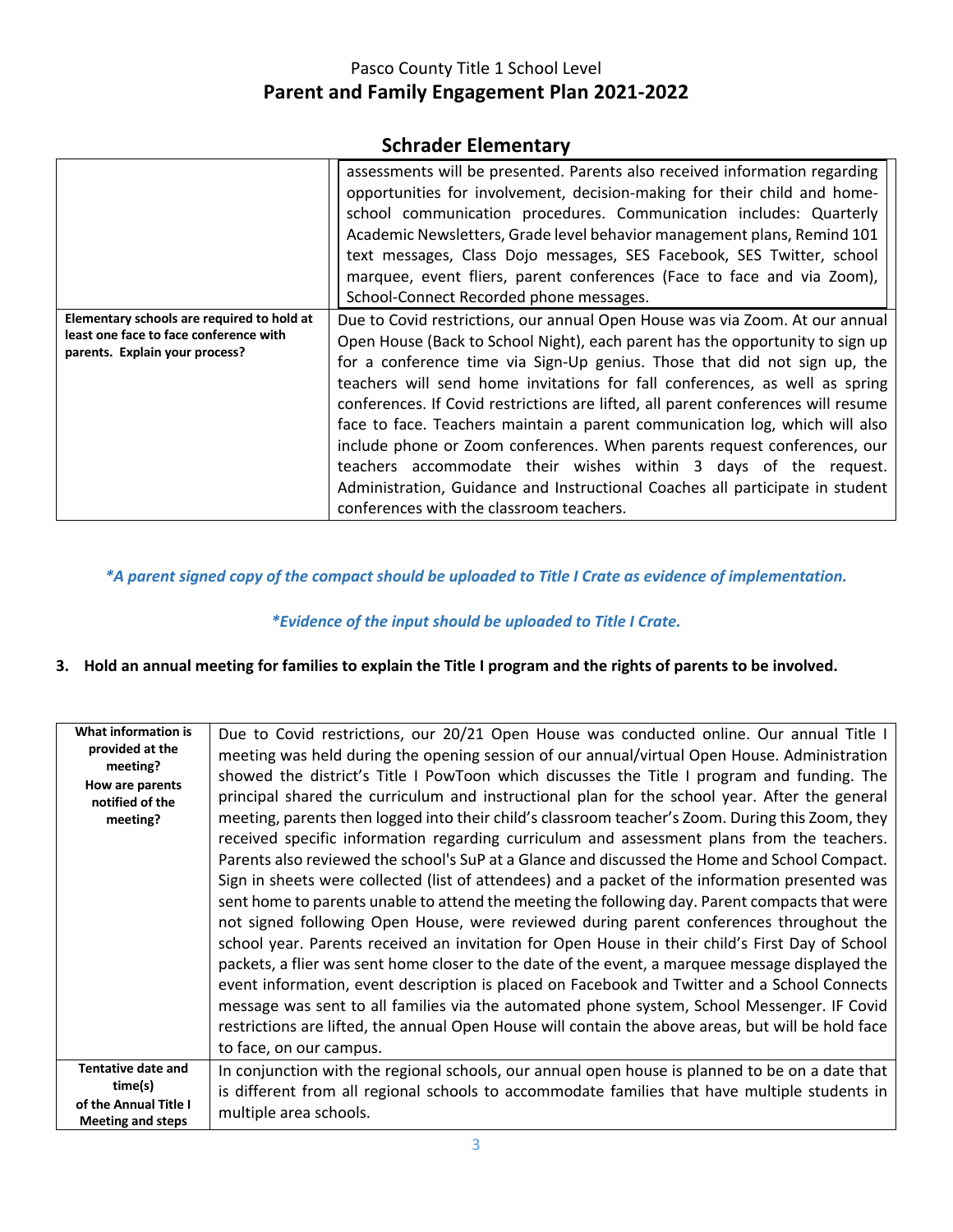### **Schrader Elementary**

| taken to plan the                                                                        |                                                                                                                                                                                                                                                                                                                                                                                                                                                                                                                                                                                                                                                                                                                                                                                       |
|------------------------------------------------------------------------------------------|---------------------------------------------------------------------------------------------------------------------------------------------------------------------------------------------------------------------------------------------------------------------------------------------------------------------------------------------------------------------------------------------------------------------------------------------------------------------------------------------------------------------------------------------------------------------------------------------------------------------------------------------------------------------------------------------------------------------------------------------------------------------------------------|
| meeting                                                                                  | September 14, 2021                                                                                                                                                                                                                                                                                                                                                                                                                                                                                                                                                                                                                                                                                                                                                                    |
| How do parents who<br>are not able to attend<br>receive information<br>from the meeting? | Our Title I presentation will be assessable via our Facebook, school website and Twitter pages.<br>Videos of the presentation, as well as a streaming live option of Open House (Superintendent<br>video, administration video and Title I PowToon) will be shown on Facebook. Title I fliers as well<br>as a family welcome letter are sent home in the first day packet for all students.                                                                                                                                                                                                                                                                                                                                                                                           |
| How are parents<br>informed of their<br>rights?                                          | Our parents follow the same rights as presented to all Pasco County parents. Parent rights are<br>publicly displayed on the Pasco Schools website. The Parent Rights to Know is included in the<br>district's Title I PowToon presentation. School office staff and newly hired instructional staff<br>members will be trained by the ESOL/ESE compliance specialist regarding the legal rights of<br>immigrant students, registration procedures, and right to attend school. Training will also include<br>the rights of a translator during a parent conference and the need to include our ELL instructional<br>assistant in all conferences of ELL students. The Annual Title I letter explaining parents of these<br>right is also sent home via our first day packets as well. |

**4. Identify partnerships that coordinate & integrate Title I and local/federal funds to provide opportunities that encourage and support parents in more fully participating in the education of their children and/or to help support learning at home.**

| <b>Title III-ESOL</b>     |                                                                                |
|---------------------------|--------------------------------------------------------------------------------|
| <b>Title IX-Homeless</b>  | Social Worker                                                                  |
| <b>Preschool Programs</b> | PreK VE                                                                        |
| <b>IDEA/ESE</b>           | FDLERS, ESE Support Facilitators, ESE IA's, EBD teachers, Behavior Specialists |
| <b>Migrant</b>            |                                                                                |
| Other                     |                                                                                |

**5. Use a portion of Title I funds to support parent and family engagement and involve parents in deciding how these funds are used.**

| <b>Allocation</b>                             | Parent Involvement Assistant \$28,000/ Supplies \$3,000                                                                                                                                                                                                                                                                                                                                           |
|-----------------------------------------------|---------------------------------------------------------------------------------------------------------------------------------------------------------------------------------------------------------------------------------------------------------------------------------------------------------------------------------------------------------------------------------------------------|
| Explain how these funds will be               | These funds include the position of the Parent Involvement Assistant, and supplies needed                                                                                                                                                                                                                                                                                                         |
| used this school year                         | for parent workshops/resource fairs throughout the course of the year.                                                                                                                                                                                                                                                                                                                            |
| How are parents involved in<br>deciding this? | Information was gathered at the March SAC meeting in deciding needs for the upcoming<br>school year. A parent survey was also conducted and both methods displayed the need<br>for a full-time parent involvement assistant to help with family engagement and activities.<br>Evidence also showed a need for a resource fair of community and school resources to be<br>offered to our families. |
| How did you document parent                   | A mid-Spring parent involvement survey was conducted in March. Feedback from the                                                                                                                                                                                                                                                                                                                  |
| input?                                        | interactions with parents (monthly events, emails, conversations) will also be                                                                                                                                                                                                                                                                                                                    |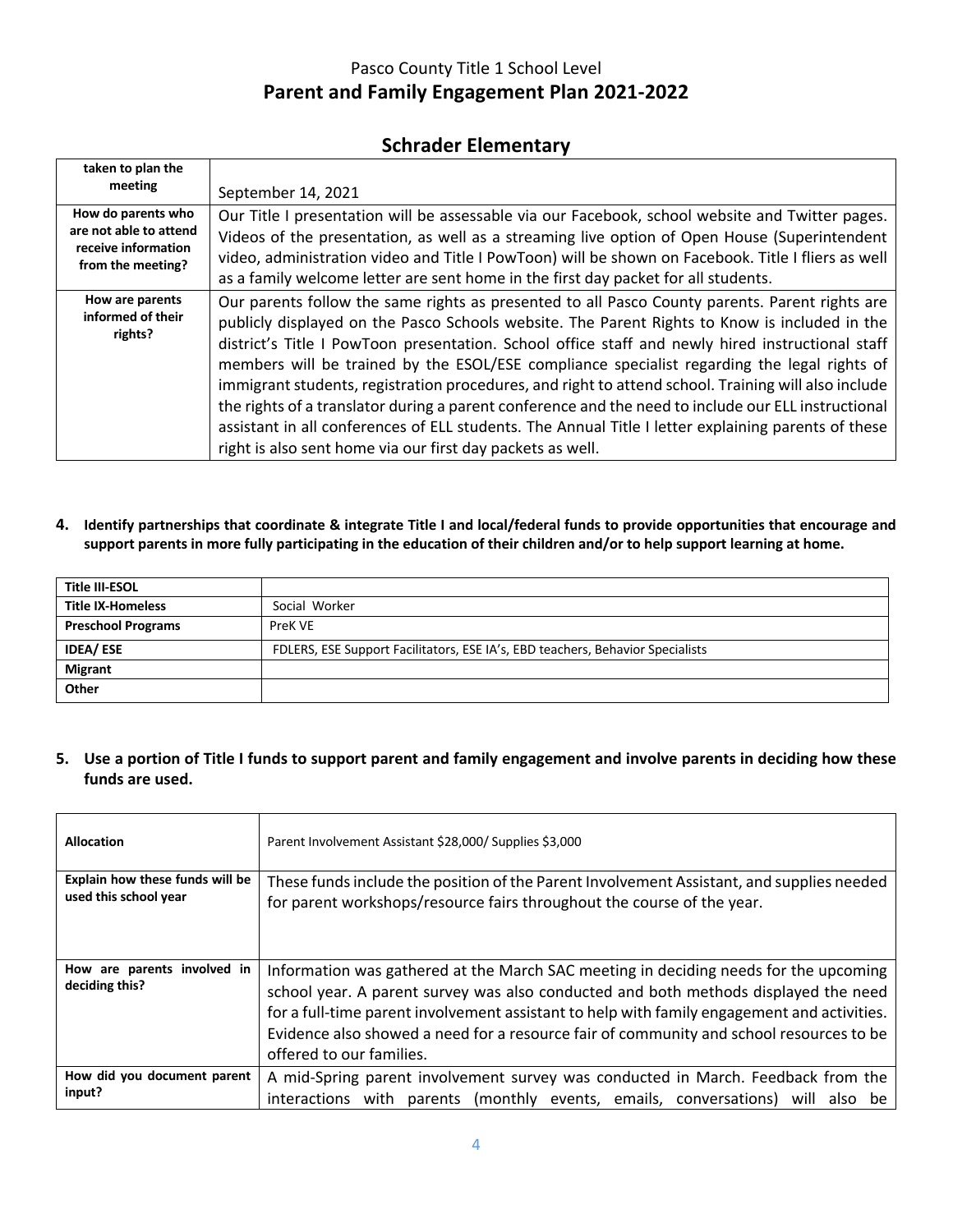# **Schrader Elementary**

| documented. Suggestions from parents during the parent involvement SAC meeting was |
|------------------------------------------------------------------------------------|
| captured in the meeting minutes.                                                   |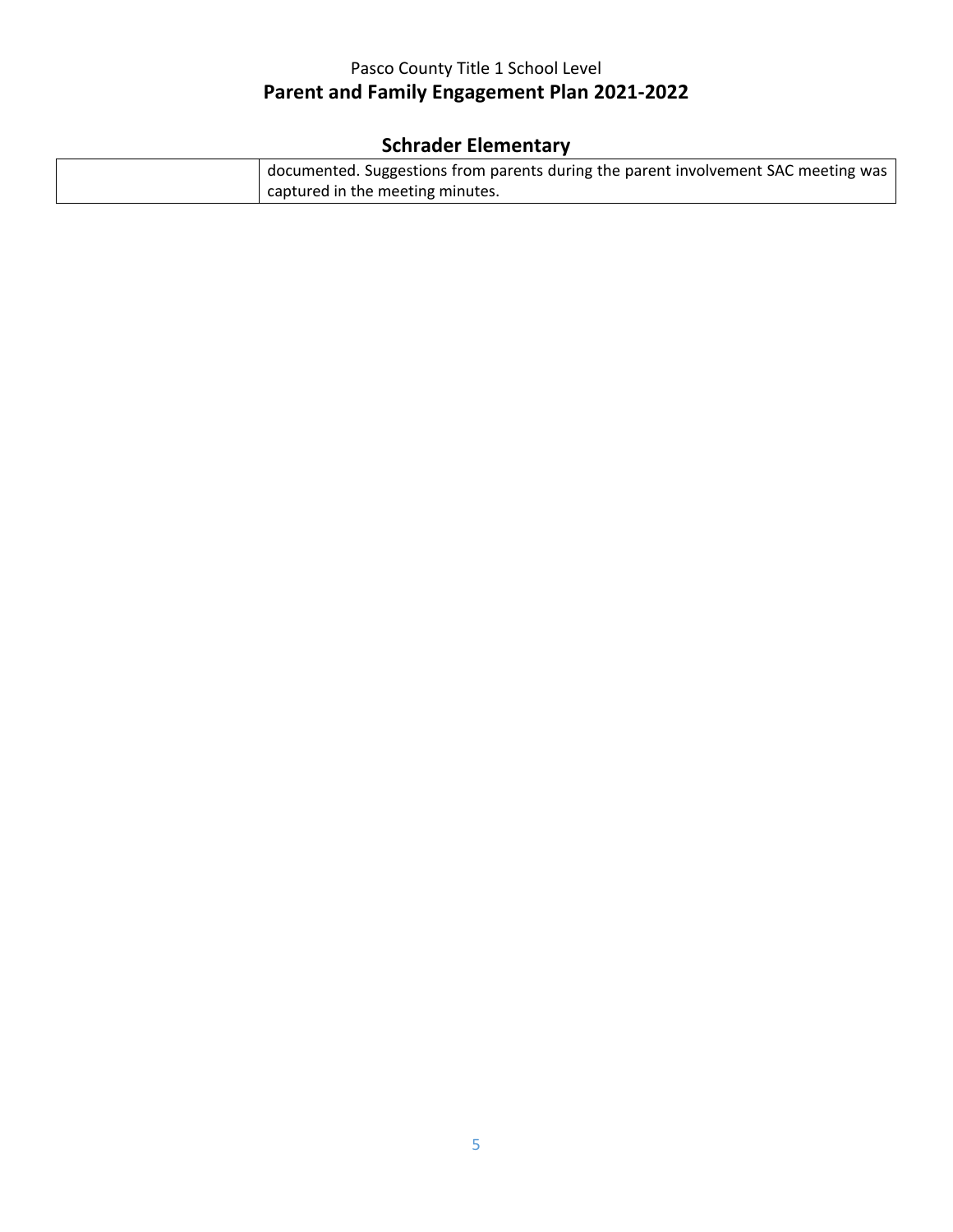#### **Schrader Elementary**

- **6. Provide assistance, training, workshops, events, and/or meetings for parents to help them understand the education system, curriculum, standards, state assessments and achievement levels.**
	- **Best practice is to hold parent events that teach caregivers a new tip, tool, or strategy, that parents can use at home with their child to help reinforce what they are learning in the classroom.**
	- **Think of Family Engagement as a strategy to reach the goal of student achievement**
	- **Offer workshops, events and/or meetings at flexible dates/times. (i.e. morning, evening, lunch, Saturdays). Provide information to parents in a timely manner and in an easy to read format.**

| <b>Building Capacity of Families</b>                                                                                                                                                          |                                  |                                                                   |                          |                   |      |                                                                  |             |                                                                                                                                                                                                                               |
|-----------------------------------------------------------------------------------------------------------------------------------------------------------------------------------------------|----------------------------------|-------------------------------------------------------------------|--------------------------|-------------------|------|------------------------------------------------------------------|-------------|-------------------------------------------------------------------------------------------------------------------------------------------------------------------------------------------------------------------------------|
|                                                                                                                                                                                               |                                  |                                                                   |                          | families.         |      | When applicable,<br>indicate the services<br>you will provide to |             |                                                                                                                                                                                                                               |
| SuP goals                                                                                                                                                                                     | Title/Description of<br>Strategy | How will this impact<br>student achievement?                      | When will<br>this occur? | ansportation<br>È | Meal | Childcare                                                        | Translation | How will this<br>support learning at<br>home?                                                                                                                                                                                 |
| Collaborative Culture: Parent<br>engagement and positive<br>communication/relationships<br>with school-based personnel and<br>stakeholders builds a strong<br>community support for students. | Kindergarten Camp<br>Parent Day  | Creating and Building a lasting<br>partnership with new families. | July 19, 2021            | X                 | X    | X                                                                | X           | Incoming kindergarten<br>families need to be aware<br>of the lasting partnership<br>that a family and school<br>have together. Meeting<br>key members of the staff is<br>instrumental in seeking<br>assistance in the future. |
|                                                                                                                                                                                               |                                  |                                                                   |                          |                   |      |                                                                  |             |                                                                                                                                                                                                                               |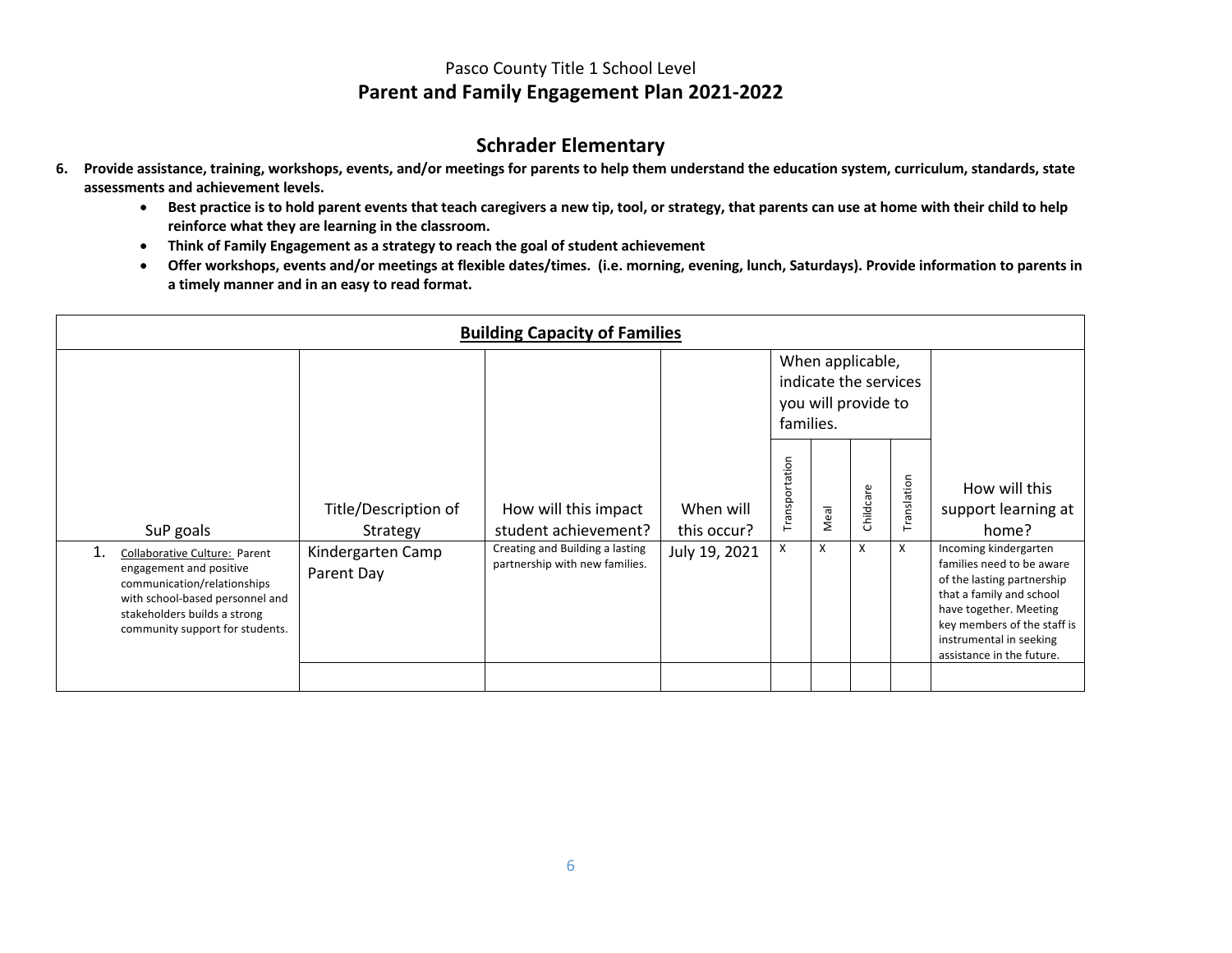# **Schrader Elementary**

| 2. Collaborative Culture: Parent<br>engagement and positive<br>communication/relationships with school-<br>based personnel and families builds a strong<br>community support for students. | <b>Student/Parent Conference</b><br>Nights: Students will participate<br>their own parent conferences,<br>with teacher support, discussing<br>all current data and graphs<br>assessment data with the<br>families. Learning goals will be<br>showcased as well as specific<br>student action plans. | Information provided to<br>parents will improve home<br>support, understanding of<br>Florida standards and secure<br>the family to home<br>partnership.                                                                                                                                                                        | Student/ Parent<br>Conferences will<br>take place by the<br>end of October<br>due to PMP status<br>determination. | X |   | X | X | Parents will be provided<br>guidance on types of<br>question sets and practice<br>assessments that can be<br>used at home for students<br>to gain understanding of<br>question types. Teachers<br>will share information<br>about the MAP<br>Assessments, math<br>module assessments, unit<br>ELA assessments and end<br>of course exams. |
|--------------------------------------------------------------------------------------------------------------------------------------------------------------------------------------------|-----------------------------------------------------------------------------------------------------------------------------------------------------------------------------------------------------------------------------------------------------------------------------------------------------|--------------------------------------------------------------------------------------------------------------------------------------------------------------------------------------------------------------------------------------------------------------------------------------------------------------------------------|-------------------------------------------------------------------------------------------------------------------|---|---|---|---|-------------------------------------------------------------------------------------------------------------------------------------------------------------------------------------------------------------------------------------------------------------------------------------------------------------------------------------------|
| 3. High Impact Instruction: Providing<br>enrichment opportunities for all learners.                                                                                                        | STEM Night - Annual<br>parent/student meeting to<br>review and launch the STEM Fair<br>for grades 3-5. After the<br>meeting,<br>parents will have the<br>opportunity to engage with their<br>children in such activities as<br>robotics, engineering,<br>experiments.                               | Information provided to<br>parents and stakeholders will<br>improve home support and<br>understanding of Florida<br>standards. The STEM night will<br>also provide necessary<br>information to parents so they<br>know what the Innovation<br>project requirements are, as<br>well as the timeline for the<br>Innovation fair. | November<br>2021                                                                                                  | X | X | X | X |                                                                                                                                                                                                                                                                                                                                           |
| Other:                                                                                                                                                                                     |                                                                                                                                                                                                                                                                                                     |                                                                                                                                                                                                                                                                                                                                |                                                                                                                   |   |   |   |   |                                                                                                                                                                                                                                                                                                                                           |
|                                                                                                                                                                                            |                                                                                                                                                                                                                                                                                                     |                                                                                                                                                                                                                                                                                                                                |                                                                                                                   |   |   |   |   |                                                                                                                                                                                                                                                                                                                                           |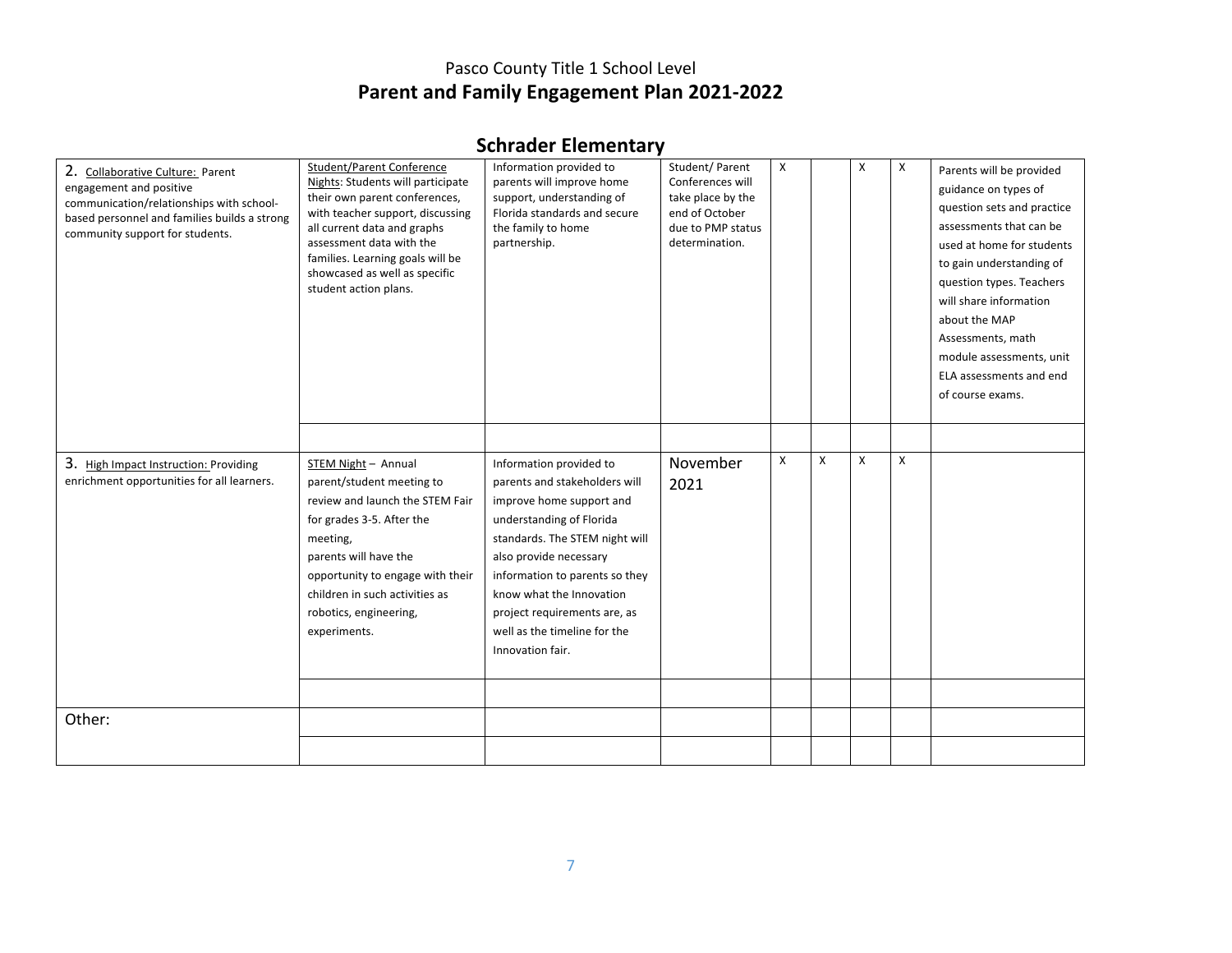# **Schrader Elementary**

| Explain how parents are provided information<br>regarding the curriculum, achievement levels,<br>progress monitoring and assessments. | Parents are provided information surrounding the curriculum through multiple ways including: electronic communication from<br>classroom teachers, information surrounding Florida Standards on the school website and quarterly parent newsletters that are<br>sent home via paper copy and available on the school website. Parent conferences occur (at least) every semester and progress<br>is also communicated through progress reports and report cards. Teachers highly encourage parents to come in for parent<br>conferences throughout the year. Parents that are invited to our in-school staffings and/or School Based Intervention Team<br>Meetings are given a multitude of student learning and assessment information. Assessment data in the form of mini-<br>assessments and formative assessments are sent home with students on an ongoing basis. Achievement level data as scored on<br>the MAP assessments and FSA are also mailed home to parents. |
|---------------------------------------------------------------------------------------------------------------------------------------|----------------------------------------------------------------------------------------------------------------------------------------------------------------------------------------------------------------------------------------------------------------------------------------------------------------------------------------------------------------------------------------------------------------------------------------------------------------------------------------------------------------------------------------------------------------------------------------------------------------------------------------------------------------------------------------------------------------------------------------------------------------------------------------------------------------------------------------------------------------------------------------------------------------------------------------------------------------------------|
| How will workshops/events be evaluated?<br>How will the needs of parents be assessed to plan<br>future events?                        | Surveys will be distributed during parent academic events to gauge the effectiveness and participation of the event. This<br>information will be reviewed by administration, instructional coaches as well as our parent involvement assistant to identify the<br>structure and content of the events. Each SAC meeting, parents are always offered the opportunity to discuss<br>programs/initiatives that they want to learn more about. Our SAC needs assessments drive the agendas for each meeting.                                                                                                                                                                                                                                                                                                                                                                                                                                                                   |
| Describe how the needs of parents/families who<br>speak a language other than English will be met<br>at workshops/events.             | School office staff and newly hired instructional staff members will be trained by the ESOL/ESE compliance specialist regarding<br>the legal rights of immigrant students. Training will also include the rights of a translator during a parent conference and the<br>need to include our ELL instructional assistant or translator during school events. There are at least 4 current staff members that<br>speak Spanish. They are always willing to help our Spanish-Speaking families.                                                                                                                                                                                                                                                                                                                                                                                                                                                                                |
| What are the barriers for parents to attend                                                                                           | Offering both morning and evening sessions for parents will allow family members to work around their own schedules (work,                                                                                                                                                                                                                                                                                                                                                                                                                                                                                                                                                                                                                                                                                                                                                                                                                                                 |
| workshops/events and how do you overcome                                                                                              | daycare, etc.) Prior notice, well in advance, will give the families plenty of time to plan to attend. County bus passes are also                                                                                                                                                                                                                                                                                                                                                                                                                                                                                                                                                                                                                                                                                                                                                                                                                                          |
| these?                                                                                                                                | given to families that need transportation to the school for events and conferences.                                                                                                                                                                                                                                                                                                                                                                                                                                                                                                                                                                                                                                                                                                                                                                                                                                                                                       |
| How are flexible dates and times for meetings,                                                                                        | Information presented at parent training sessions can be offered by live feeds of the sessions as well as electronic formats of the                                                                                                                                                                                                                                                                                                                                                                                                                                                                                                                                                                                                                                                                                                                                                                                                                                        |
| events and/or workshops offered? (Give                                                                                                | documentation. Parents that still request the information and are unable to attend on a specific day, will be invited to meet with                                                                                                                                                                                                                                                                                                                                                                                                                                                                                                                                                                                                                                                                                                                                                                                                                                         |
| examples)                                                                                                                             | any of the instructional coaches and/or administrators for the desired information.                                                                                                                                                                                                                                                                                                                                                                                                                                                                                                                                                                                                                                                                                                                                                                                                                                                                                        |
| How are the needs of parents with disabilities                                                                                        | Assistance will be provided for any individual with disabilities. Elevators will be used to transport individuals to the second floor                                                                                                                                                                                                                                                                                                                                                                                                                                                                                                                                                                                                                                                                                                                                                                                                                                      |
| accommodated to ensure they have access to                                                                                            | of the classroom building, if needed. Two wheelchair-accessible ramps are also located on the campus to assist those in need of                                                                                                                                                                                                                                                                                                                                                                                                                                                                                                                                                                                                                                                                                                                                                                                                                                            |
| meetings, workshops, and/or events?                                                                                                   | visiting the downstairs classrooms.                                                                                                                                                                                                                                                                                                                                                                                                                                                                                                                                                                                                                                                                                                                                                                                                                                                                                                                                        |

*\*These events should be included on the Data Collection Sheet for School Events.*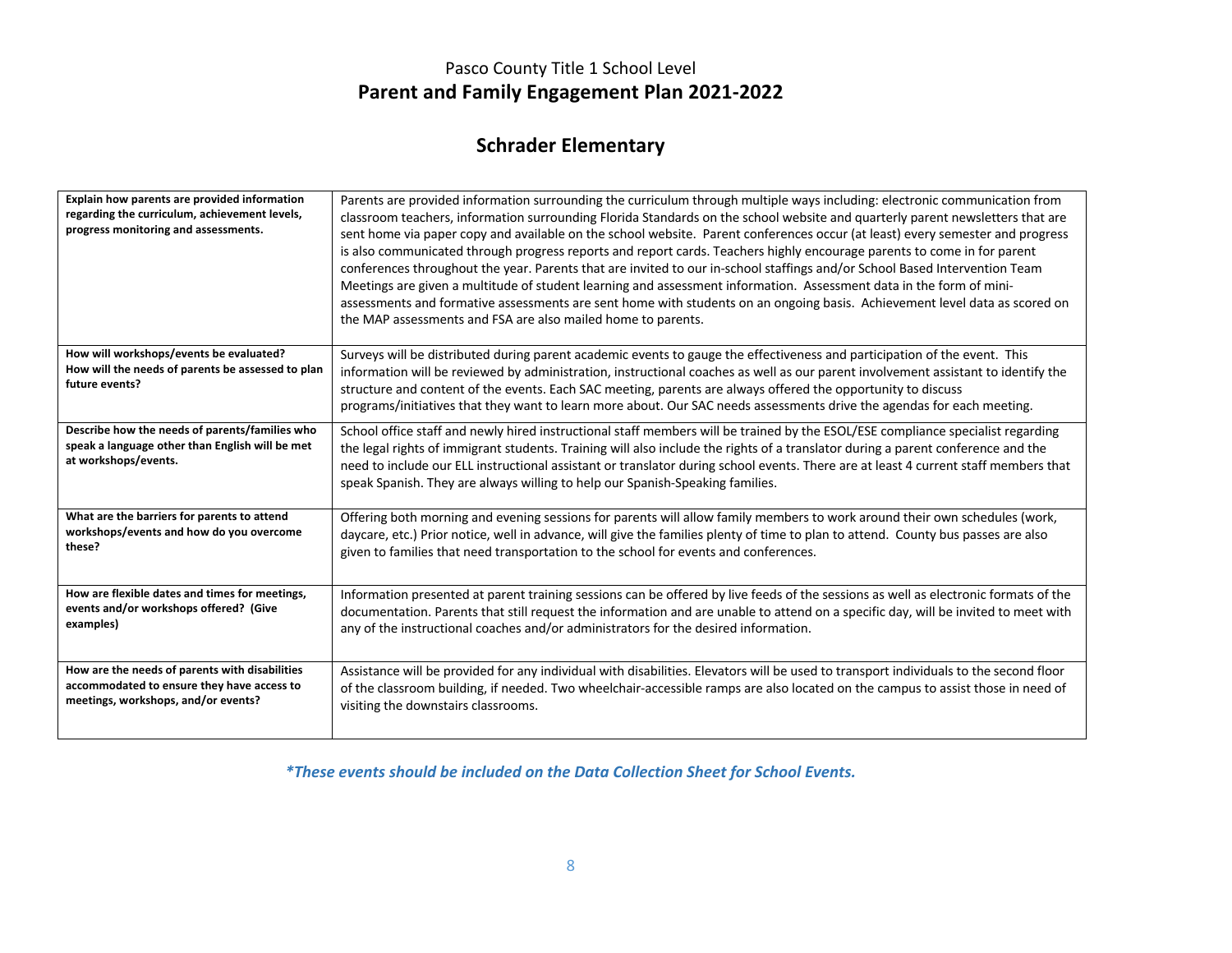### **Schrader Elementary**

#### **7. Utilize strategies to ensure meaningful Communication**

| Describe the methods that will be used to ensure   | During the open house event, a general Title I meeting will be held       |
|----------------------------------------------------|---------------------------------------------------------------------------|
| meaningful, ongoing communication between home and | before parents visit the classroom teacher. Information regarding Title I |
| school                                             | programs, behavioral expectations, School Improvement Plan and            |
|                                                    | curriculum and academic assessments will be presented. Parents will       |
|                                                    | also receive information regarding opportunities for involvement,         |
|                                                    | decision-making for their child and home-school communication             |
|                                                    | procedures. After the general meeting, parents will visit the classrooms  |
|                                                    | and receive specific information regarding curriculum and assessment      |
|                                                    | plans from the teachers. They will also review the school's SuP at a      |
|                                                    | Glance and sign and discuss the Home and School Compact. Sign in          |
|                                                    | sheets will be collected and a packet of the information presented will   |
|                                                    | be sent home to parents unable to attend the meeting the following        |
|                                                    | day. Parent compacts that were not signed at Open House will be           |
|                                                    | reviewed during parent conferences throughout the school year. Many       |
|                                                    | teachers use the electronic communication tool Remind and/or Class        |
|                                                    | Dojo to send instant messages and reminders to the families. Email and    |
|                                                    | face to face parent conferences are consistently occurring across all     |
|                                                    | grade levels. Academic newsletters are sent home each quarter             |
|                                                    | showcasing the curriculum for the 9 weeks as well as all curricular       |
|                                                    | standards in PE, Art and Music.                                           |
|                                                    |                                                                           |

**8. Educate and build the capacity of school staff on ways in which to work with and engage families effectively as well as the importance of parent engagement in increasing student achievement. Explain your plan for this school year.**

| Topic/Title                                                                                                     | How does this help staff build<br>school/parent relationships?                                                                                                                                             | Format for Implementation:<br>workshop, book study,<br>presenter, etc.          | Who is the<br>audience? | <b>Tentative</b><br>Date/Time |
|-----------------------------------------------------------------------------------------------------------------|------------------------------------------------------------------------------------------------------------------------------------------------------------------------------------------------------------|---------------------------------------------------------------------------------|-------------------------|-------------------------------|
| Parent<br><b>Involvement Staff</b><br><b>Training</b>                                                           | Increase parental involvement to<br>support student success                                                                                                                                                | Presentation/video learning                                                     | All Staff members       | August 2021                   |
| Partnership with<br>Metropolitan<br>Ministries, One<br>Community Now,<br>Monthly PBIS Talks,<br>and Pack A Sack | Understanding the need to help feed<br>many of our students. Learning how<br>our community directly links their<br>assistance to our school children and<br>how we as a school community can<br>give back. | Presentation during Planning<br>Week, introduction to our<br>community partners | SES Staff, SAC          | August/<br>September<br>2021  |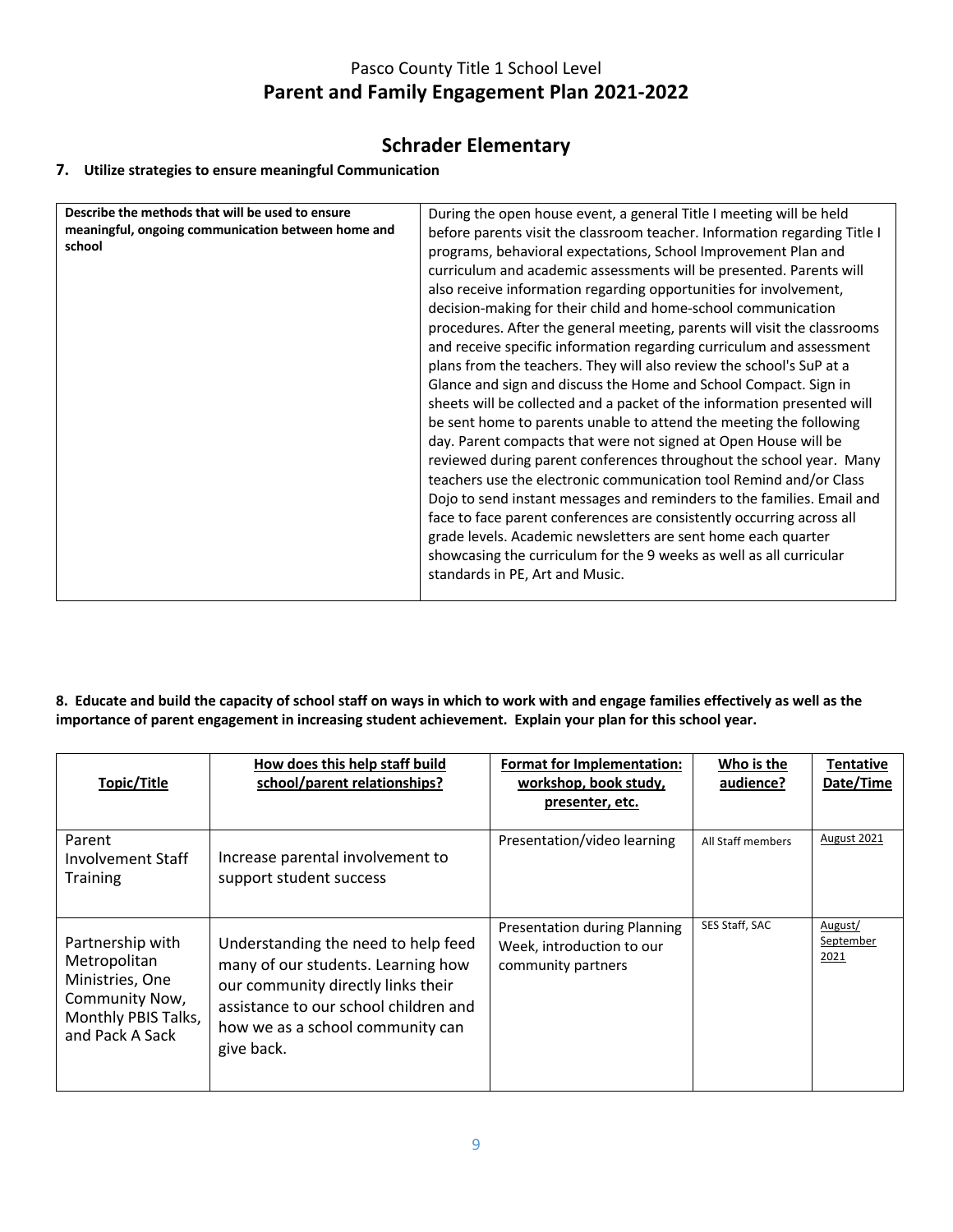### **Schrader Elementary**

| One Book, One<br>School | Building partnerships to support<br>student success in Reading | Training to instructional staff<br>members/information sent<br>home to families, along with<br>chosen book | All staff members,<br>all families | September<br>2021 |
|-------------------------|----------------------------------------------------------------|------------------------------------------------------------------------------------------------------------|------------------------------------|-------------------|
|-------------------------|----------------------------------------------------------------|------------------------------------------------------------------------------------------------------------|------------------------------------|-------------------|

#### **9. Provide an easily accessible resource area where parents and families can get information about the school facility, school policies, contacts, academic assistance, community resources and other materials.**

| <b>Location of Resource</b><br>Center/Area                     | Person responsible for monitoring and updating Resource<br>Center/Area | List a sampling of materials made<br>available in the Resource<br>Center/Area                                                                                                                                                                                                                                                                                                                                                     |
|----------------------------------------------------------------|------------------------------------------------------------------------|-----------------------------------------------------------------------------------------------------------------------------------------------------------------------------------------------------------------------------------------------------------------------------------------------------------------------------------------------------------------------------------------------------------------------------------|
| Front office/Lobby of<br>the Administration<br><b>Building</b> | Parent Involvement Assistant                                           | Parent Portal reference sheet, lunch<br>menus, Free/Reduced lunch application,<br>school suppl lists, community partner<br>information, grade level family resources,<br>transportation /busing information, school<br>calendars and event fliers, family<br>engagement activity sheets, each grade<br>level's academic newsletter and community<br>resources (Soccer League, Little League,<br>Library Card, Dance Classes, etc) |

Principal: Lee-Anne Keith Date: April 1, 2021

## *Drafts of PFEP's are due to Title I Crate by April 14th, 2021.*

*\*Copies should be placed on the school website as well as in the Title I Family and Community Binder in the front office for parent and community access. Information regarding where the plan may be accessed should be communicated to parents and the community.*